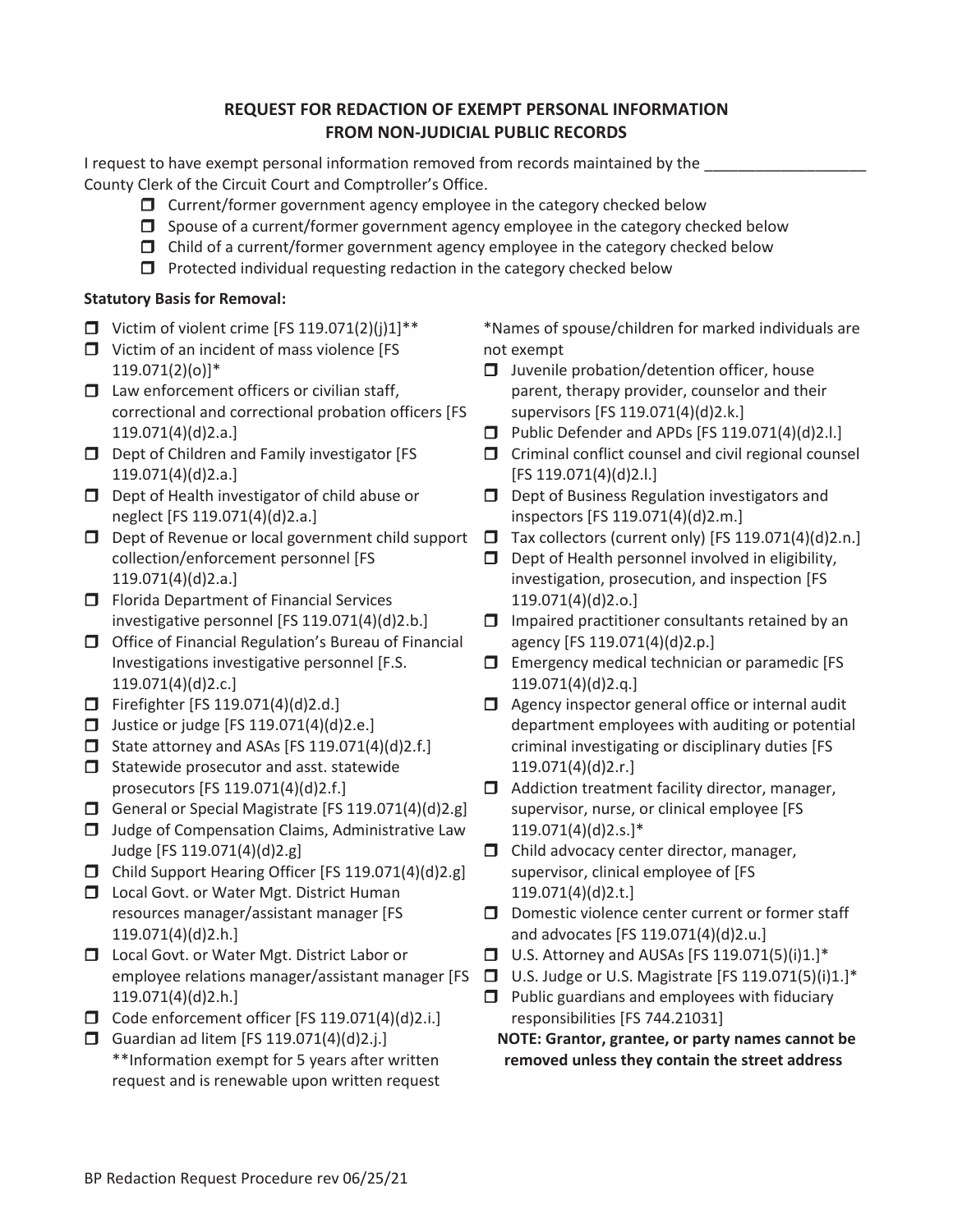## **REQUESTOR CONTACT INFORMATION**

|                                                                                                                                                                                                                                                                                                                                                                         |             | <b>INFORMATION TO BE REDACTED</b> |                                                                                                                                                                                                                                                                                                                                                                                                                               |
|-------------------------------------------------------------------------------------------------------------------------------------------------------------------------------------------------------------------------------------------------------------------------------------------------------------------------------------------------------------------------|-------------|-----------------------------------|-------------------------------------------------------------------------------------------------------------------------------------------------------------------------------------------------------------------------------------------------------------------------------------------------------------------------------------------------------------------------------------------------------------------------------|
| $\Box$ Address where I (or qualifying spouse or child) reside (physical, mailing, or street address):                                                                                                                                                                                                                                                                   |             |                                   |                                                                                                                                                                                                                                                                                                                                                                                                                               |
| The following additional address information for address where I reside: $\Box$ legal property description<br>(consider title implications), $\Box$ parcel identification number, $\Box$ plot identification number, $\Box$<br>neighborhood name and lot number, $\Box$ GPS coordinates, $\Box$ other description property information that<br>may reveal home address: |             |                                   |                                                                                                                                                                                                                                                                                                                                                                                                                               |
|                                                                                                                                                                                                                                                                                                                                                                         |             |                                   |                                                                                                                                                                                                                                                                                                                                                                                                                               |
|                                                                                                                                                                                                                                                                                                                                                                         |             |                                   |                                                                                                                                                                                                                                                                                                                                                                                                                               |
|                                                                                                                                                                                                                                                                                                                                                                         |             |                                   |                                                                                                                                                                                                                                                                                                                                                                                                                               |
|                                                                                                                                                                                                                                                                                                                                                                         |             |                                   | <u> 1989 - Jan Samuel Barbara, margaret a shekara 1980 - An tsara 1980 - An tsara 1980 - An tsara 1980 - An tsar</u>                                                                                                                                                                                                                                                                                                          |
|                                                                                                                                                                                                                                                                                                                                                                         |             |                                   |                                                                                                                                                                                                                                                                                                                                                                                                                               |
|                                                                                                                                                                                                                                                                                                                                                                         |             |                                   |                                                                                                                                                                                                                                                                                                                                                                                                                               |
| in the name, such as in a Trust or LLC. (Section 28.2221(2)(b), Florida Statutes.)                                                                                                                                                                                                                                                                                      |             |                                   | WARNING: There may be consequences to redacting information on a public record, which is a risk<br>undertaken by the requestor. Only the documents identified by the requestor will be redacted. Once<br>redaction is requested and completed, future redactions require an additional redaction request.<br>** However, grantor, grantee, or party names cannot be removed, unless the street address is included            |
| contained in this form will be redacted.                                                                                                                                                                                                                                                                                                                                |             |                                   | PUBLIC RECORD: This form is itself a public record. If a copy of it is requested, all exempt information                                                                                                                                                                                                                                                                                                                      |
|                                                                                                                                                                                                                                                                                                                                                                         |             | <b>DOCUMENTS TO BE REDACTED</b>   |                                                                                                                                                                                                                                                                                                                                                                                                                               |
| code of office.                                                                                                                                                                                                                                                                                                                                                         |             |                                   | The following section is to be completed during or after a visit to the ________________________County<br>Clerk's /Comptroller's Office at Provide your Clerk's/Comptroller's Website or the office, address, and zip                                                                                                                                                                                                         |
| by a court of competent jurisdiction.                                                                                                                                                                                                                                                                                                                                   |             |                                   | As a result of my review of the Official Records of the ____________ County Clerk's/Comptroller's<br>Office, I hereby agree that the ____________ County Clerk's/Comptroller's Office staff has my permission to<br>modify a copy of the following documents in accordance with Section 119.071, Florida Statutes. I<br>understand that only the modified copy will be made available to the public, unless otherwise ordered |
| <b>Instrument Number</b>                                                                                                                                                                                                                                                                                                                                                | <b>Book</b> | Page                              | <b>Document Title</b>                                                                                                                                                                                                                                                                                                                                                                                                         |
|                                                                                                                                                                                                                                                                                                                                                                         |             |                                   |                                                                                                                                                                                                                                                                                                                                                                                                                               |
|                                                                                                                                                                                                                                                                                                                                                                         |             |                                   |                                                                                                                                                                                                                                                                                                                                                                                                                               |
|                                                                                                                                                                                                                                                                                                                                                                         |             |                                   |                                                                                                                                                                                                                                                                                                                                                                                                                               |